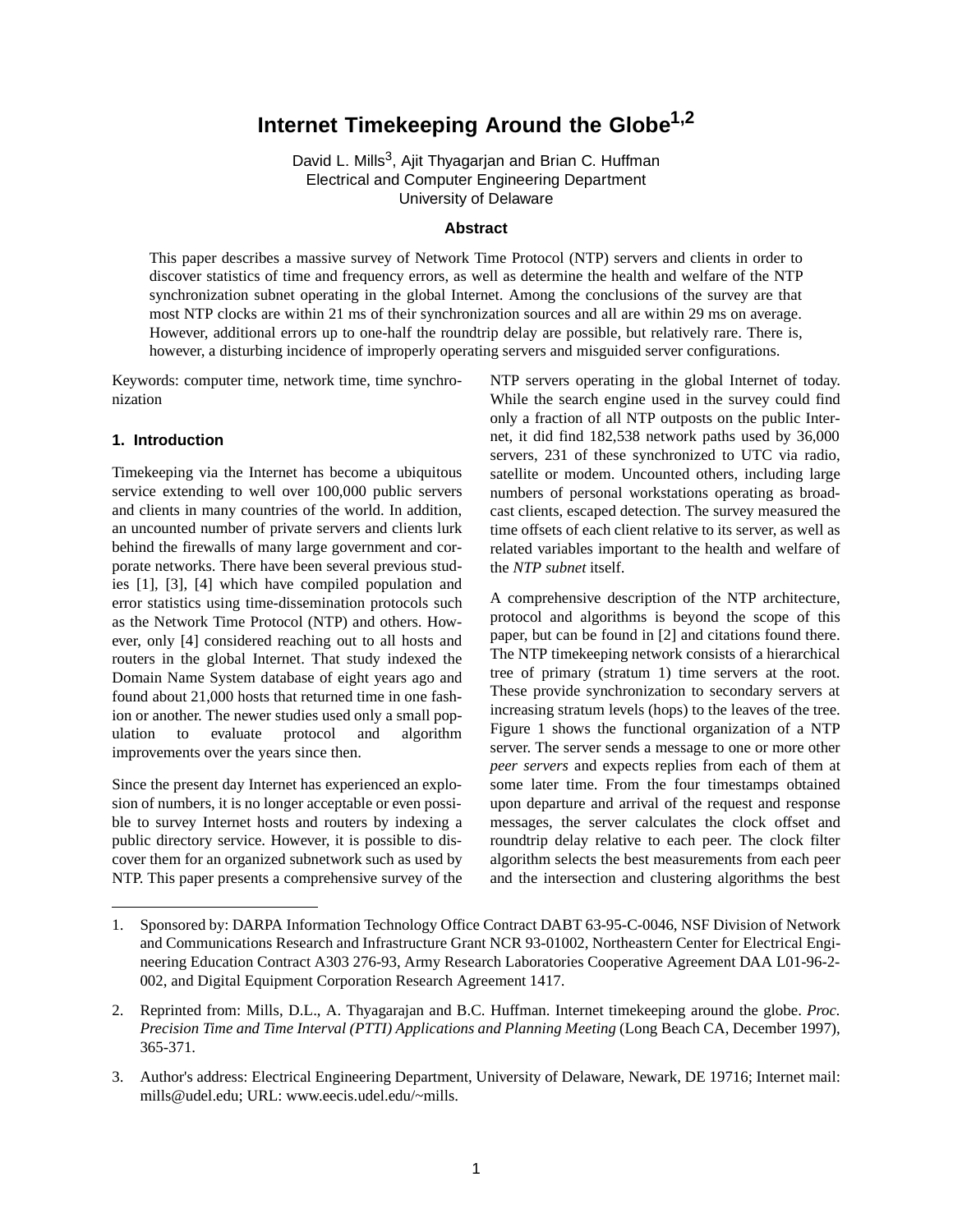

Figure 1. NTP Server Functional Organization

combination of several peere operating simultaneously. The actual local clock oscillator (LCO) time and frequency are disciplined using an adaptive parameter, hybrid phase/frequency-lock loop.

# **2. Survey Methodology**

The survey which generated the bulk of the results presented in this paper was performed over some months in late 1995. The goal was to find as many NTP servers operating in the Internet as practical and determine their performance with respect to time and frequency errors, as well as the robustness and stability of the NTP subnet itself. The results serve as a baseline calibration of the subnet performance, as well as useful insights into subnet configuration and security management strategies.

The search engine used a variety of techniques, ranging from indexing available public databases to exploring the Internet NTP subnet in real time with available monitoring protocols and tools. In the following, *subnet* without the qualifier NTP means any subtree of the global NTP subnet tree. The strategy was to identify as many servers as possible from public lists, such as the database of public servers maintained at the NTP web page *www.eecis.udel.edu/~ntp*. There are currently 69 public primary (stratum 1) servers and 105 public secondary (stratum 2) servers listed in that database. In the initial round, these servers were queried using NTP monitoring and control protocols to identify their client servers. In the next round, those servers were queried to identify their client servers and so on. The survey continued for many rounds until no new servers could be found. Occasionally, the identity of a new server was discovered by other means and the survey continued for new rounds as necessary.

It was vital in the planning and execution of the survey to avoid network and server congestion due to the query messages themselves. Therefore, the intervals between messages were randomized over moderately long intervals in the order of minutes. Due to the volume of data involved, individual rounds required up to days to complete and the entire survey required many rounds.

The data for each server consists of a spreadsheet, where each line of the spreadsheet corresponds to a protocol instantiation, called an *association* between the server and its peer server, as shown in Figure 1. The peer is either another server or a primary reference clock, usually a GPS receiver. Typical server configurations include several associations, which run simultaneously in order to provide redundancy and diversity. The association data includes the endpoint Internet addresses, stratum, mode, reachability status, relative clock offset, roundtrip delay and error estimate called *dispersion*.

Each association operates in a designated mode, depending on whether the server can synchronize the peer or whether the peer can synchronize the server. Symmetric modes are used when either peer can synchronize the other and where mutual backup is necessary in multiple-peer subnets. Client/server modes are used in subnets of modest size and where the highest accuracy is required. Broadcast modes are used in large subnets where the delays are small and the accuracy requirements not demanding.

The data analysis phase of the project considered 230,774 associations, but discarded 818 with misconfigured servers, 3,673 with broadcast servers, 25,640 with unreachable servers, 17,195 with invalid stratum and 1,293 duplicates, leaving 180,520 representing valid measurements of clock offset and roundtrip delay. In these, 36,478 distinct Internet addresses were found, each identifying a NTP server. It should be noted that these servers represent only a fraction of all servers in the NTP subnet. Clients operating in broadcast mode were not found, nor were many others on private networks or behind firewalls. Since these statistics were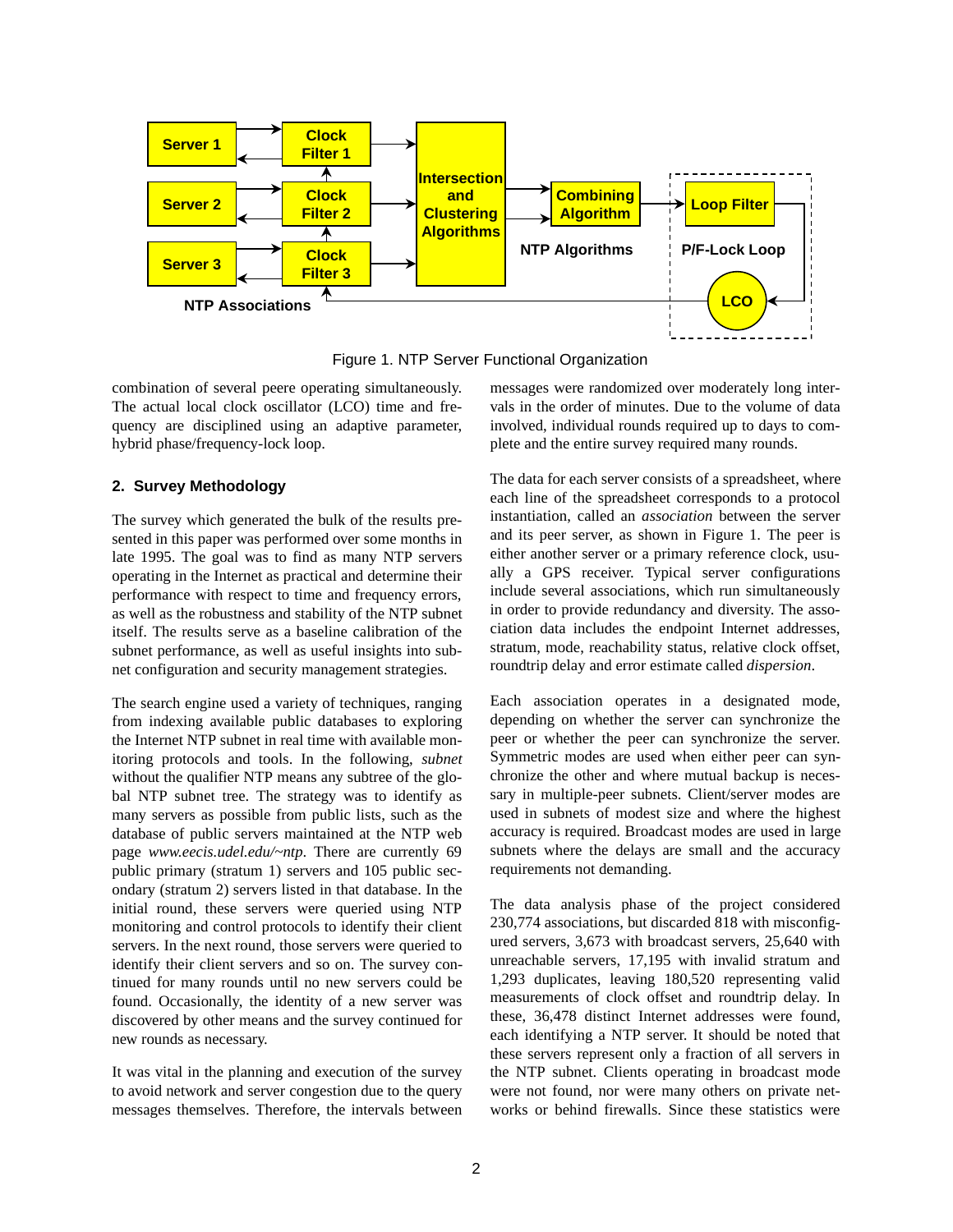| Stratum  | Servers | Associations | Maximum | Top Ten | Mean |
|----------|---------|--------------|---------|---------|------|
|          | 220     | 11,223       | 652     | 421     | 51.0 |
| 2        | 4,438   | 49,164       | 356     | 276     | 11.1 |
| 3        | 6,591   | 106,825      | 558     | 377     | 16.2 |
| 4        | 2,254   | 14,221       | 398     | 262     | 6.3  |
| 5        | 317     | 9,90         | 68      | 25      | 3.1  |
| $6 - 14$ | 60      | 115          | na      | na      | na   |
| Total    | 13,880  | 182,538      | 652     | 421     | 13.2 |

determined, a few additional valid associations were found, bringing the total to 182,538 associations and 38,722 servers.

In the above totals, there were 3,673 servers operating in broadcast modes, or about one in ten. The number of clients of these servers is unknown, since broadcast clients ordinarily do not exchange messages with their servers. In fact, most broadcast servers have tens to hundreds of clients, so the actual client population is considerably underestimated. The 1,293 duplicates represent symmetric associations, where each of two peers agree to back up the other. Ordinarily, the offsets measured by symmetric peers have nearly the same magnitude, but opposite sign, and the delays are nearly the same, but this was not a factor in the analysis.

Figure 2 shows the number of associations by stratum. Among the 182,538 associations, there are 13,880 different servers with an overall average of 13.2 associations per server. The maximum number of associations per server is 652, but this understates the true value, since the maximum number the server monitoring cache can hold is near this number. From other data discussed later, higher values to 734 have been observed on one server which is certainly not the most heavily loaded. The fact that at most stratum levels the maximum and the top ten have about the same number of associations and the overall average is much lower suggests the population is dominated by a relatively small number of heavily loaded servers and the remainder relatively lightly loaded. About half the number of servers operate at stratum 3, which usually function as department servers dependent on redundant campus servers operating at stratum 2. The servers shown operating at stratum 6 and above are very likely broken or unstable.

## **3. Performance Indicators**

The three most significant factors that affect timekeeping accuracy are network jitter, oscillator frequency stability and asymmetric network delays. The influence of



these three factors varies widely in the NTP subnet, depending on the particular network path and particular oscillator implementation. The survey results allow each of these factors to be studied, evaluated and displayed as graphs and tables and statistics derived from them. However, the survey was conducted over a period of months, where the particular network conditions were not completely stationary. For this reason, the results should be regarded as an approximation to a true snapshot.

### **3.1 Time Offsets**

The most important indicator of timekeeping performance is the time offset measured by the server relative to the peer server for each association. Figure 3 shows the cumulative distribution function (CDF) of time offsets for 38,722 servers, where the median is 23.3 ms, mean 234 ms and maximum 686 ms. However, 3,833 servers with offsets greater than 128 ms were not synchronized by NTP at the time of the survey. When these servers are excluded, the median is 20.1 ms and mean 28.7 ms. Note that these results represent the global population at large, whereas clients on typical LANs have offsets generally less than a millisecond [3].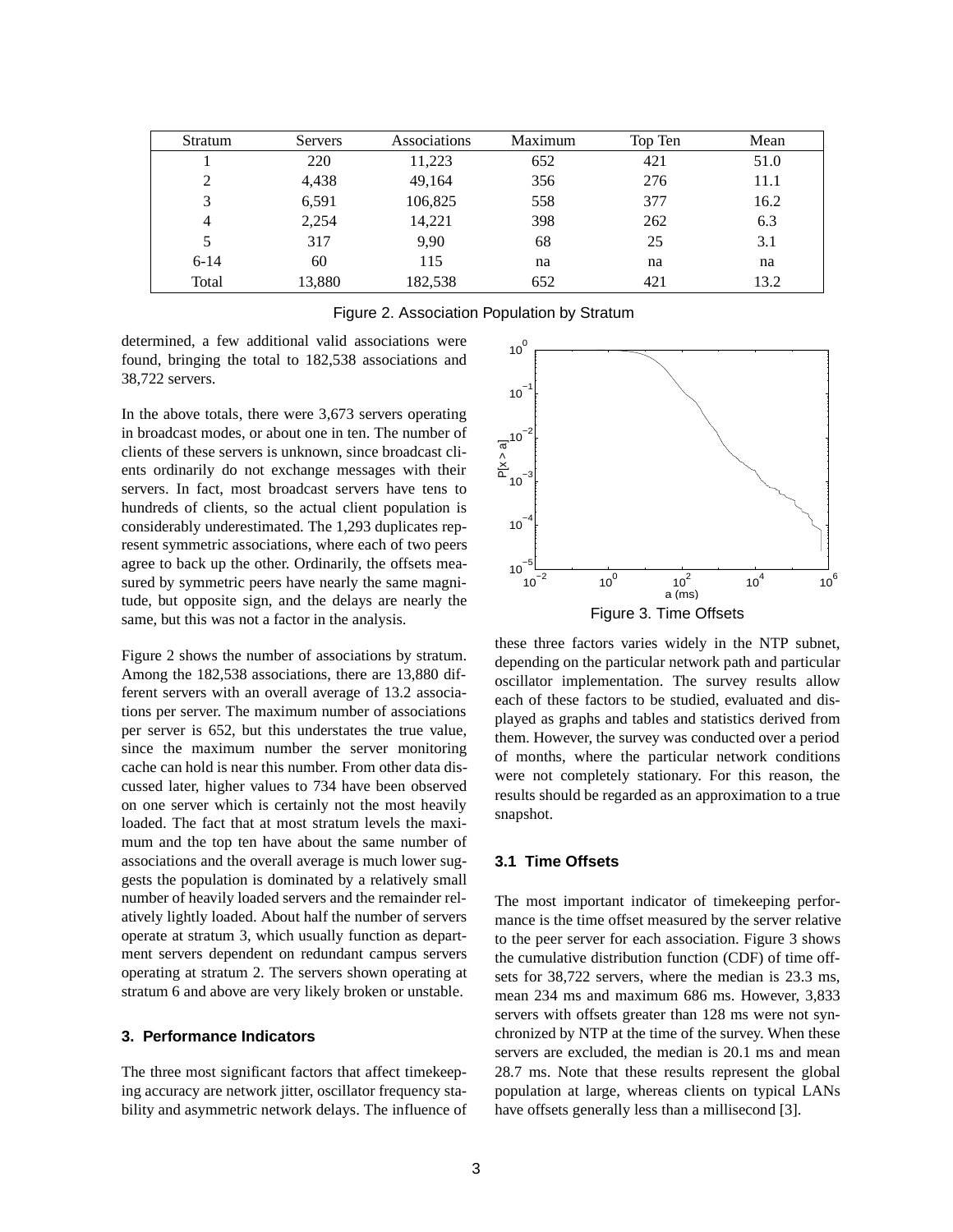

Figure 4. Systematic Frequency Offsets

According to Figure 2, of the total population of 38,722 servers, 220 primary servers at the root of the NTP subnet tree provide synchronization to 13,660 secondary servers and these provide synchronization to the 24,842 remaining servers at the leaves of the tree. In the present NTP design, each server on the path from the leaves to the root independently disciplines its clock relative to the servers at the next lower stratum, in order to provide a stable, low-jitter reference for local applications. Thus, the figure shows the offset of a client relative to its server, not the offset relative to the primary servers at the root. In principle, the protocol could determine this by accumulating the offsets on each hop along the path to the primary servers. However, this statistic would result in large jitter and be unsuitable if used to discipline the system clock. In the interest of an economical packet header, it was not included in the NTP protocol design.

#### **3.2 Clock Discipline Errors**

The NTP clock discipline algorithm operates to minimize both phase and frequency errors. To the extent it makes good predictions based on measured time offsets produced by the protocol, phase errors due to systematic frequency offsets can be minimized. However, in order to provide millisecond accuracies with measurement intervals up to 1024 s, it is necessary to estimate the current frequency to less than one PPM, even when the systematic frequency offset is hundreds of PPM. The systematic frequency offsets and oscillator phase errors of 19,873 servers were determined from a special survey. Figure 4 shows the CDF for these servers less 593 outlyers with offsets greater than 500 PPM, from which the median is 38.6 PPM and mean 78.1 PPM. Frequency offsets greater than 500 PPM are not credible, since that is the limit of the discipline loop capture range.



While most clock oscillators are moderately well behaved, there is a significant tail on the distribution. The results demonstrate that the NTP clock discipline must have a very large capture range and an adaptive time constant. In the present design, the capture range is 500 PPM and the time constant varies with the measurement interval from 64 s to 1024 s.

Oscillator phase errors are due both to frequency estimate errors and jitter in the network. Figure 5 shows the CDF for these errors for the 19,873 servers in the special survey, less 131 outlyers with errors over 1 s, from which the median is 9.1 ms and mean 37.0 ms. Errors over 1 s can occur only if the peer is defective and the server is synchronized to another peer. Errors over 128 ms can occur only during initial synchronization after reboot or infrequently due to network or peer server disruptions. If these servers are excluded from the population, the median is 8.0 ms and mean 16.7 ms.

### **3.3 Asymmetric Delays**

The NTP protocol design does not permit an absolute measurement of time difference between servers, unless an external common-view means is available, as in [1]. As a result, clock offset errors cannot be distinguished from asymmetric network delays. There is evidence to suggest that errors due this cause are not uncommon; however, by design the errors due to asymmetric delays are bounded by half the roundtrip delay [2], although errors this large are rare. Figure 6 shows the CDF for the delays measured between the 38,722 servers used in the time offset survey. The results show median delay 118 ms, mean 186 ms and maximum a whopping 1.9 s. As with other survey data analyzed, the tails on the distributions can be very long. From anecdotal evidence, the larger values due to the widely varying incidence of congestion in the Internet of modern times.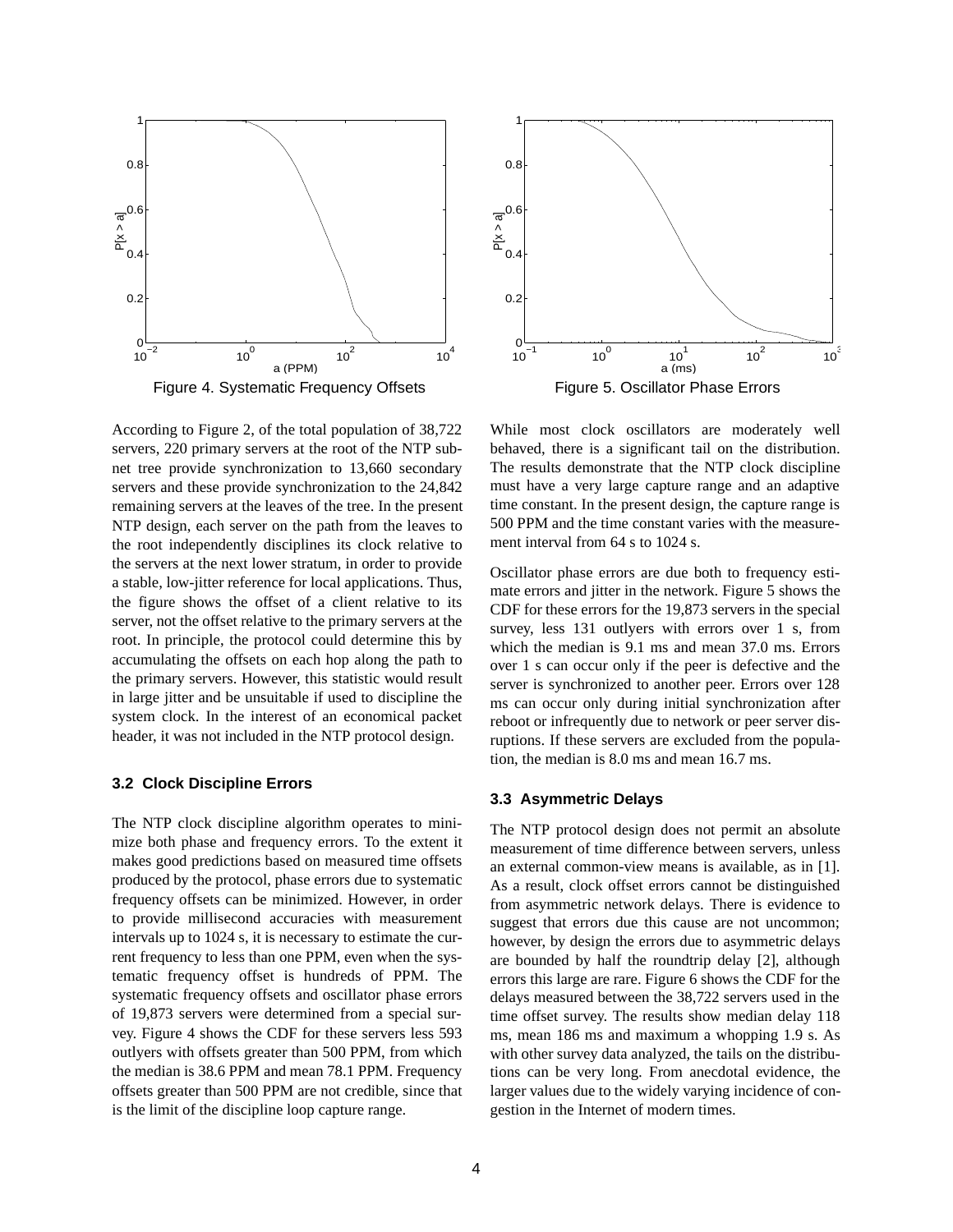

| Count   | <b>Status</b>                      |
|---------|------------------------------------|
| 34,384  | Selected for synchronization       |
| 319     | Miscellaneous checks               |
| 60,105  | Potential candidates               |
| 6,359   | Rejected by clustering algorithm   |
| 68,966  | Standby servers                    |
| 1,854   | Rejected by intersection algorithm |
| 10,551  | Peer unreachable                   |
| 182,538 | Total                              |

Figure 7. Data Mitigation

From anecdotal evidence and previously reported results [1], [3], the delay asymmetry is seldom more than onetenth the roundtrip delay. For LANs with delays in the low milliseconds, the asymmetric errors are generally negligible. Even on long paths spanning the Atlantic where propagation delays dominate, the errors are small compared to those due to network jitter. However, in cases where one direction uses cable and the other satellite, for example, or where two peers are connected to different providers with very different network grids, the errors can be substantial.

#### **3.4 Data Mitigation**

A good idea of the general health of the NTP subnet can be determined from the status code maintained for each association. Figure 7 shows a breakdown of the 182,538 associations considered previously. The table is best interpreted starting from the bottom. At each step upward from the bottom, the indicated number of associations are discarded for the reason given on the same line. The line under the heading line shows the number of associations actually used to discipline the system clock. Since there is only one such association per server, this number represents the actual number of servers synchronized by NTP. Since there were 38,722 servers resulting from the time offset survey, the remaining 4,338 servers may be unsychronized, about 11 percent of the total. Caution is advised when making such conclusions, since the survey errors due to changing network conditions could well account for the differences.

For the remaining lines of Figure 7, a few notes will clarify the operations involved. The intersection algorithm detects and discards associations which show a time interval outside the correct time interval determined for the majority of associations. Standby associations are those deemed correct, but not among the lowest ten in order of increasing synchronization distance. When more than ten associations are admitted to the clustering algorithm, excessive *clockhopping* can occur among the peers, which can result in excessive system clock jitter. The relatively high number of standby associations was traced to a provider using a very misguided configuration where each of about 100 NTP servers maintained associations with all of the others.

The clustering algorithm repeatedly discards outlyer associations until either a minimum number of three remain or the residual sample variance cannot be reduced by further discards. The remaining population, including the top three lines in the table, represent candidate associations considered the pick of the litter. Selection among the candidates to determine the ones actually used to discipline the system clock is determined on the basis of synchronization distance. The combining algorithm computes the offset provided to the clock discipline as a average of the available candidates weighted by this distance. Thus, the average number of associations used to synchronize the system clock is 1.75.

#### **3.5 Primary Servers**

The accuracy and stability of the global NTP subnet depends on the reference clocks used to synchronize the primary servers. There are many different means used to do this, including radio, satellite, telephone modem and cesium clock ensemble. Figure 8 shows the population characteristics of the 231 primary reference clocks found in the survey. Since this survey was completed, the national time dissemination services of France, Chile and Italy have become available and additional time servers operated by NIST and USNO have come online, making the total operating today significantly larger. The surprisingly large number of DCF77 reference clocks is undoubtedly due to the very inexpensive receivers available for this signal in Europe. In the interval since this survey was completed, and as inexpensive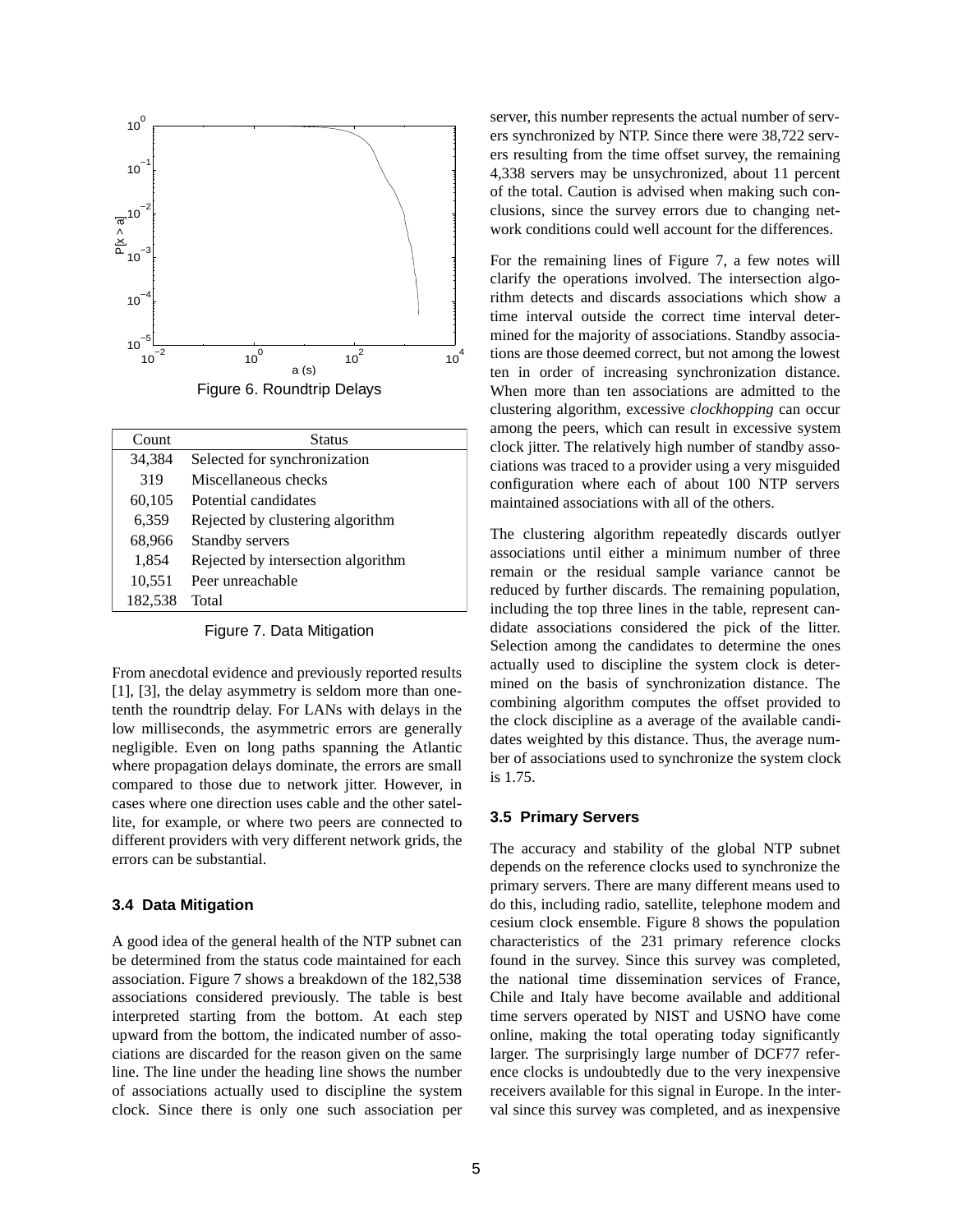



| Count | Service                        |
|-------|--------------------------------|
| 47    | satellite (GPS, GOES)          |
| 57    | WWVB radio (US)                |
| 17    | WWV radio (US)                 |
| 63    | DCF77 radio (Europe)           |
| 6     | MSF radio (UK)                 |
| 5     | CHU radio (Canada)             |
| 7     | modem (NIST, USNO, PTB, NPL)   |
| 25    | other (cesium clock PPS, etc.) |
| 231   | Total                          |

Figure 8. Primary Reference Clocks

GPS receivers have come on the market, new servers are using GPS.

In addition to the 231 primary servers found, some 88 servers were found where the reference clock had either failed or had been misconfigured. In the NTP design, reference clocks are treated as ordinary peer servers, so many primary servers maintain associations for other servers as backup. When the radio fails, the other associations kick in and the server continues to operate at a higher stratum.

In some configurations, a special reference clock driver provides backup when all other sources fail. The driver simulates a reference clock operating at some higher stratum, usually 3. If all sources of lower stratum fail, the free-running server system clock becomes the NTP reference and the clients depending on the server synchronize to it. At the time of the survey, 1,502 servers were found to use this feature.

## **4. A Day in the Live of a Busy NTP Server**

While some NTP servers are dedicated timekeepers, most serve other functions as well, including those of routers, file servers and ordinary workstations. It is of some concern to determine how much the resource requirements of the timekeeping function impact on these other functions. Of principle concern are the processing and network overhead resulting from client requests to a busy time server.

Timekeeper *rackety*, one of the most experienced timekeepers in the business, is a well known primary time server with clients all over the world. The configuration of this server in the context of the other timekeeping gear in our laboratory is shown in Figure 9. Together with other timekeepers *pogo* and *barnstable*, this Sun Microsystems SPARCstation IPC functions as a file server. print server and router as well, although in this machine these functions have low demand. An Austron 2201A GPS receiver functions as the primary reference clock and a Spectracom WWVB receiver as backup. The operating system kernel is modified to use the pulse-per-second (PPS) signal from a Hewlett Packard 5061A cesium oscillator to discipline the system clock generally within a few tens of microseconds. While implemented expressly for the SunOS operating system, these kernel modifications are also in current Digital Unix and Sun Solaris operating systems.

In order to calibrate the resource demands of the timekeeping function, ordinary Unix commands were used to measure the CPU time consumed by the NTP daemon over about a day, which came to 1.54 percent. A network sniffer program captured all of the NTP packets for *rackety* that flew the DCnet wires during that day